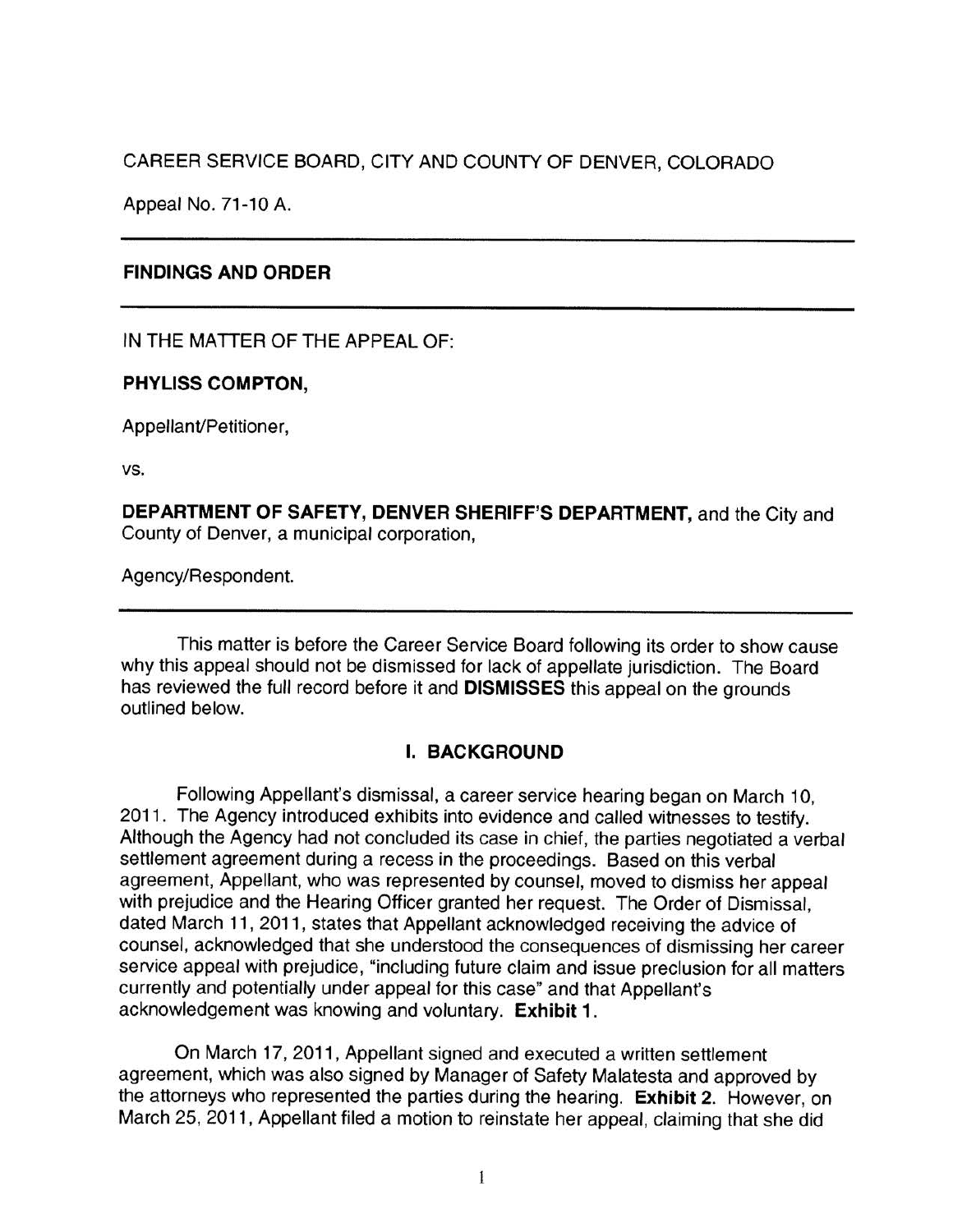not fully understand the terms of the settlement agreement (even though she acknowledged that she reviewed the agreement with counsel), and claiming that paragraph 5 of the settlement agreement gave her the right to revoke the entire agreement (even though paragraph 5 states that the right to revoke applies only to potential claims under the Age Discrimination in Employment Act). In essence, Appellant asked the Hearing Officer to set aside a contract that she had executed with the advice and consent of counsel and reinstate the appeal that she had dismissed with the advice and consent of counsel. On March 31, 2011 , the Hearing Officer denied Appellant's motion to reinstate her appeal. **Exhibit 5.** Appellant then filed a petition for review with the Board. **Exhibit 6.** On July 7, 2011, the Board ordered Appellant to show cause why this appeal should not be dismissed for lack of appellate jurisdiction and both parties have responded to the show cause order.

#### II. **FINDINGS**

In her petition for review, Appellant seeks "equitable relief on the grounds of mistake." **Ex. 6, par. 10.** Specifically, Appellant asks the Board to set aside the contract she signed and allow her to reinstate the appeal she dismissed. **Opening Brief, p. 5.** However, the Career Service Board does not have the broad equitable powers that a court possesses; it has only the authority that is granted by the Denver City Charter, City ordinances and corresponding career service rules. See, Howes v. Colo. Div. of Ins., 65 P.3d 1008, 1025 (Colo. 2003). Although Appellant seeks Board review under CSR 19-61 (B) (erroneous rule interpretation), 19-61 (C) (policy setting precedent), and 19-61 (D) (the Hearing Officer's decision is not supported by the evidence), she has failed to demonstrate that the Board has jurisdiction under any of these provisions and correspondingly, she has failed to demonstrate any grant of authority to the Career Service Board to set aside a contract entered into by the parties outside the career service appeals process.

First, Appellant contends the Hearing Officer's denial of her motion involves an erroneous interpretation of the career service rules. In support of this contention, Appellant offers only a conclusory statement that the Hearing Officer erroneously interpreted CSR 19-55. This rule, however, provides that the Hearing Officer shall issue a decision in writing affirming, modifying, or reversing the action which gave rise to the appeal within 45 days after the close of the hearing. We can find no place in the record any interpretation of CSR 19-55 by the Hearing Officer, nor does this rule have any relevancy to the facts of this case, where Appellant voluntarily dismissed her appeal with prejudice after negotiating a verbal settlement with the Agency and then moved to reinstate that appeal after signing a written settlement agreement.

Next, Appellant contends that the written settlement agreement exceeded the terms of the verbal agreement and to allow the written agreement to stand would result in a negative policy setting precedent. We disagree. For purposes of this decision, we will assume the written agreement contains terms that were not discussed verbally, as Appellant suggests. But that does not change the fact that Appellant signed the written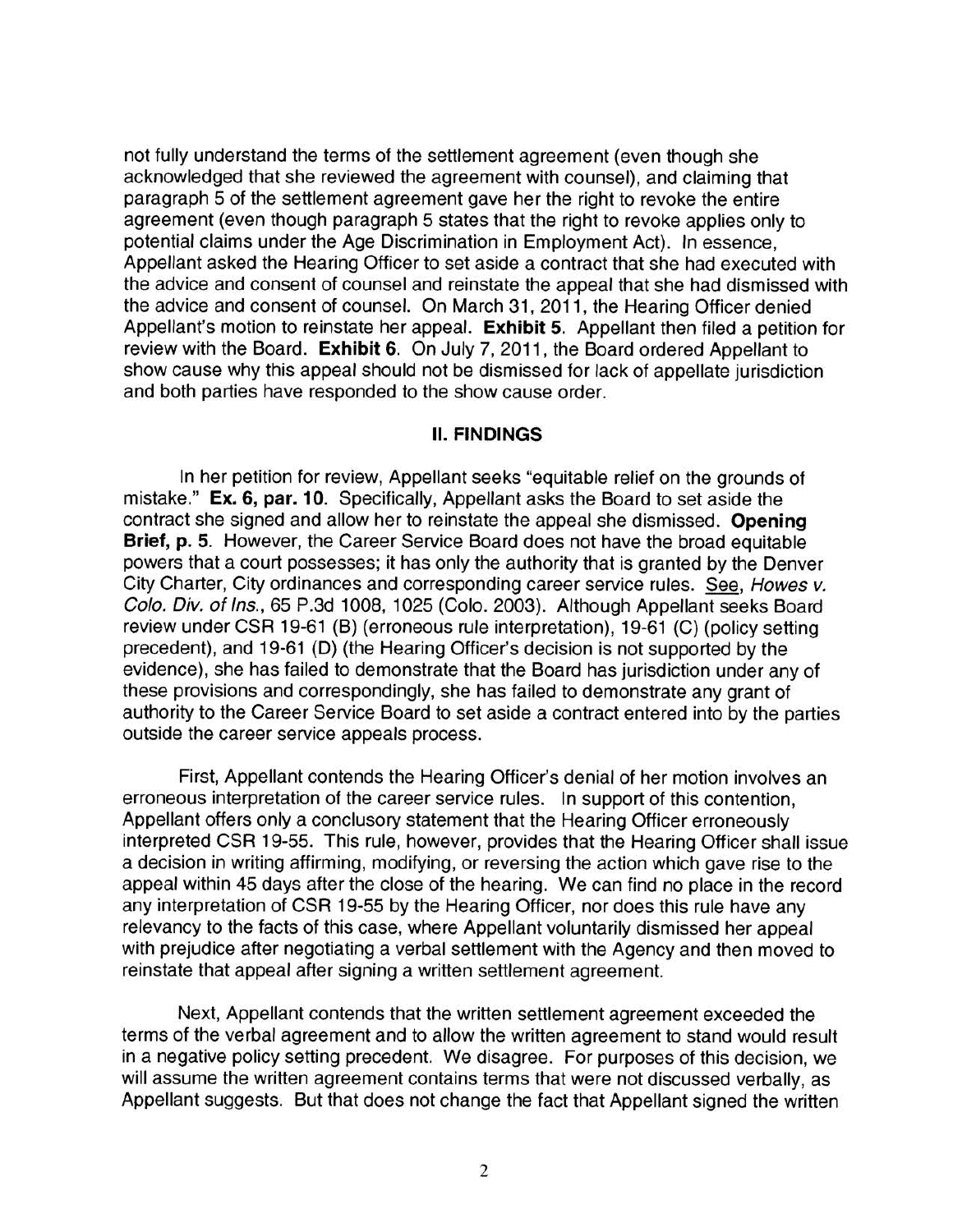agreement and her signature demonstrates her knowledge of and consent to its terms. Further, Appellant ignores the fact that the written agreement specifically provides that it is the sole and entire agreement of the parties and that it supersedes and replaces any and all oral agreements. **Exhibit 2, par. 8.** If Appellant did not agree with the terms of the written agreement, she was free to not sign it.<sup>1</sup> However, once Appellant signed the agreement, it became a binding contract and neither the Hearing Officer nor the Board has authority to undo a private contract negotiated by the parties.<sup>2</sup>

From a policy standpoint, the Board wishes to encourage the parties in a career service appeal to enter into settlement agreements whenever possible and correspondingly, to assure finality in those agreements. Here, Appellant's attempt to undo a settlement agreement that she signed with the advice and consent of counsel and her attempt to reinstate an appeal that she dismissed with the advice and consent of counsel would undermine these important policy considerations.

Finally, Appellant contends the Hearing Officer's denial of her motion to reinstate her appeal is not supported by the evidence, even though she acknowledges that the material evidence in this appeal is the signed settlement agreement. That agreement specifically provides for the dismissal of the original appeal, specifically states it is the sole and entire agreement of the parties, specifically states that the parties have reviewed the terms of the agreement and understand those terms, and specifically states that the parties have consulted with their attorneys before signing. **Ex. 2, par. 2, 8, 9, 10.** 

In summary, Appellant has failed to demonstrate that the Board has jurisdiction to review the Hearing Officer's denial of her motion under CSR 19-61 (B), (C), or (D). However, even if the Board had jurisdiction to hear this appeal under one of these provisions, we would reach the same conclusion on the merits: the Hearing Officer's denial of Appellant's motion to reinstate her appeal is supported by the terms of the settlement agreement and the Board has no grant of authority to declare the parties' settlement agreement null and void, as Appellant requests. To the extent that Appellant believes her execution of the written settlement agreement was the result of mistake, duress, or any other reason, she may seek redress in a forum that has equitable powers to grant her equitable relief and that forum is a court of law, not the Career Service Board.

<sup>&</sup>lt;sup>1</sup> This appeal would have presented a much different issue if Appellant had refused to sign the settlement agreement because she disagreed with any of its terms. Under those circumstances, the Hearing Officer would have had to determine whether Appellant should be permitted to reinstate her appeal based on the parties' failure to reach a mutually agreed upon settlement.

<sup>&</sup>lt;sup>2</sup> In deciding Appellant's motion to reinstate her appeal, the Hearing Officer certainly had the authority to review the written settlement agreement to determine whether it gave Appellant a right to revoke. The Hearing Officer correctly noted that paragraph 5 of the agreement provides Appellant with a limited right to revoke her release of any potential claims she may have under the Age Discrimination in Employment Act, but does not provide a right to revoke the entire agreement.